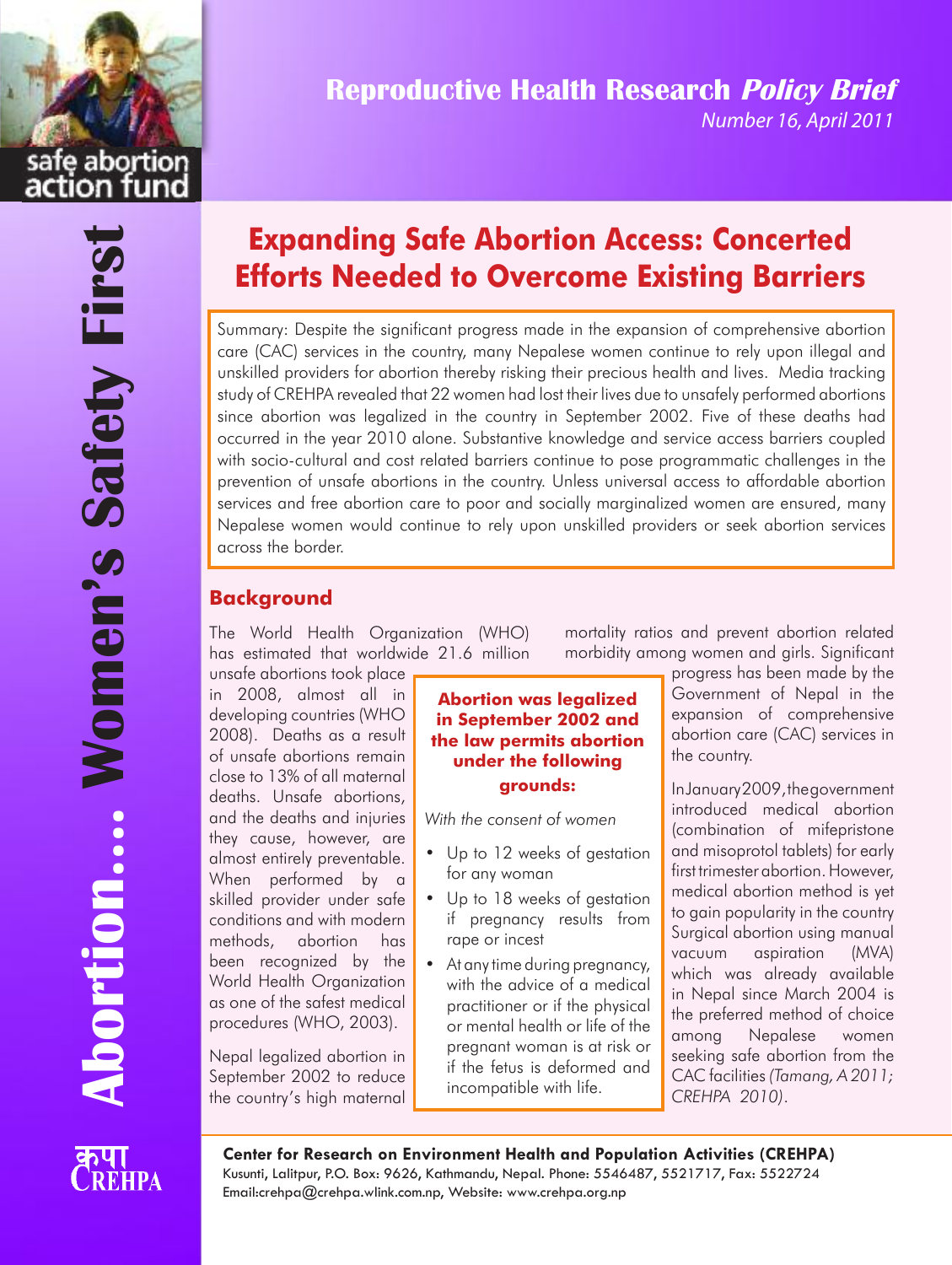# **Unsafe Abortion: A major challenge**

Evidences show, despite the impressive progress in safe abortion service expansion, unsafe abortions continue to occur in the country. Many Nepalese women continue to rely upon illegal and unskilled providers for abortion or procure medical abortion (MA) pills from pharmacy shops and use these pills incorrectly by the women. Although illegal, different brands of MA pills in single or combi-packs (mifepristone and misoprostol) are sold clandestinely by pharmacy shops despite the government efforts to regulate the sales of MA pills. The preliminary data from an on-going research on "Documenting the Effects of Abortion Legalization in Nepal" carried out by CREHPA in four major government hospitals has revealed that every two in three women (68% out of the total 323 women) who had tried to end their unintended pregnancy had used oral medicines and another 10 percent had administered medicines vaginally. Almost all of them had procured the medicines from pharmacy shops. Few clients admitted to these hospitals have also used ineffective traditional system of medicines (ayurvedic) such as *Mensure, Nirjest, Albemda*, etc., for ending their unintended pregnancy.

Media tracking study of CREHPA revealed that 22 women had lost their lives due to unsafely performed abortions since abortion was legalized in the country in September 2002. Five of these deaths alone occurring in a single year i.e., between January and December 2010.

#### **Obstacles in accessing safe abortion services**

Nepalese women face substantive barriers in accessing safe abortion care from an approved abortion clinic. These barriers which may make women turn to unsafe abortion can be categorized as: *knowledge barrier, service access and delivery barriers and cost barrier.*

# Knowledge barriers

The majority of the Nepalese women are still unaware about the legalization of abortion and many did not know about the circumstances under which abortion is legal in the country. Among the women aware of abortion law, a significant proportion of them have incorrect knowledge about the safe abortion facilities in their districts. The Cross Border Abortion Study 2010 conducted by CREHPA with the funding support of SAAF1 in 11 tarai districts bordering India showed that only 50% of the married women aged 15-44 years residing in urban and peri urban areas were aware about the abortion law (Figure 1). The place for last abortion for a quarter of the women

was India. The reasons for visiting India for abortion were: privacy (including confidentiality of marital status), skilled provider, provider is wellknown, advised by friends and relatives and for sex determination (CREHPA 2010).



Lack of awareness about CAC facility within the district and grossignorance about the health risk of resorting abortion from pharmacy shops lead to the death of Shovita B.K of Udaypur in September 2010 (reported by Punarposti a local Newspaper of Udaypur on 28 September 2010) and Sonia Nagarkoti (Lama) in May 2011 in Kathmandu (reported by The Kathmandu Post May 02, 2011) (See box). Unsafe abortions, and the deaths and injuries they cause, however, are almost entirely preventable.

# **Abortion related death in Kathmandu: The woman died while undergoing abortion from a pharmacist**

A 17-year-old married girl died soon after being administered an anaesthetic injection before an abortion process on Monday morning. Newly-married Sonia Nagarkoti (Lama), a resident of Rasuwa, had gone to the Miteri Pharmacy in Goldhunga, Kathmandu to terminate her pregnancy. Lama, who had been currently living in the Goldhunga area with her husband, fell unconscious within minutes after the pharmacy owner administered the anaesthetic that had "expired" to conduct an abortion. Lama was then rushed to the Balaju-based Janamaitri Hospital where she was declared dead. Police said Lama's husband had recently returned home from abroad and they had consulted the pharmacy owner after they decided to carry out an abortion. Police have arrested Min Bahadur KC, the owner of the pharmacy. Police record suggests that the girl died due to administration of date-expired injection. Mr. KC had provided abortion service clandestinely from his pharmacy shop to several women in the past.

*Source: The Kathmandu Post (May 02, 2011) (http://www.ekantipur.com)*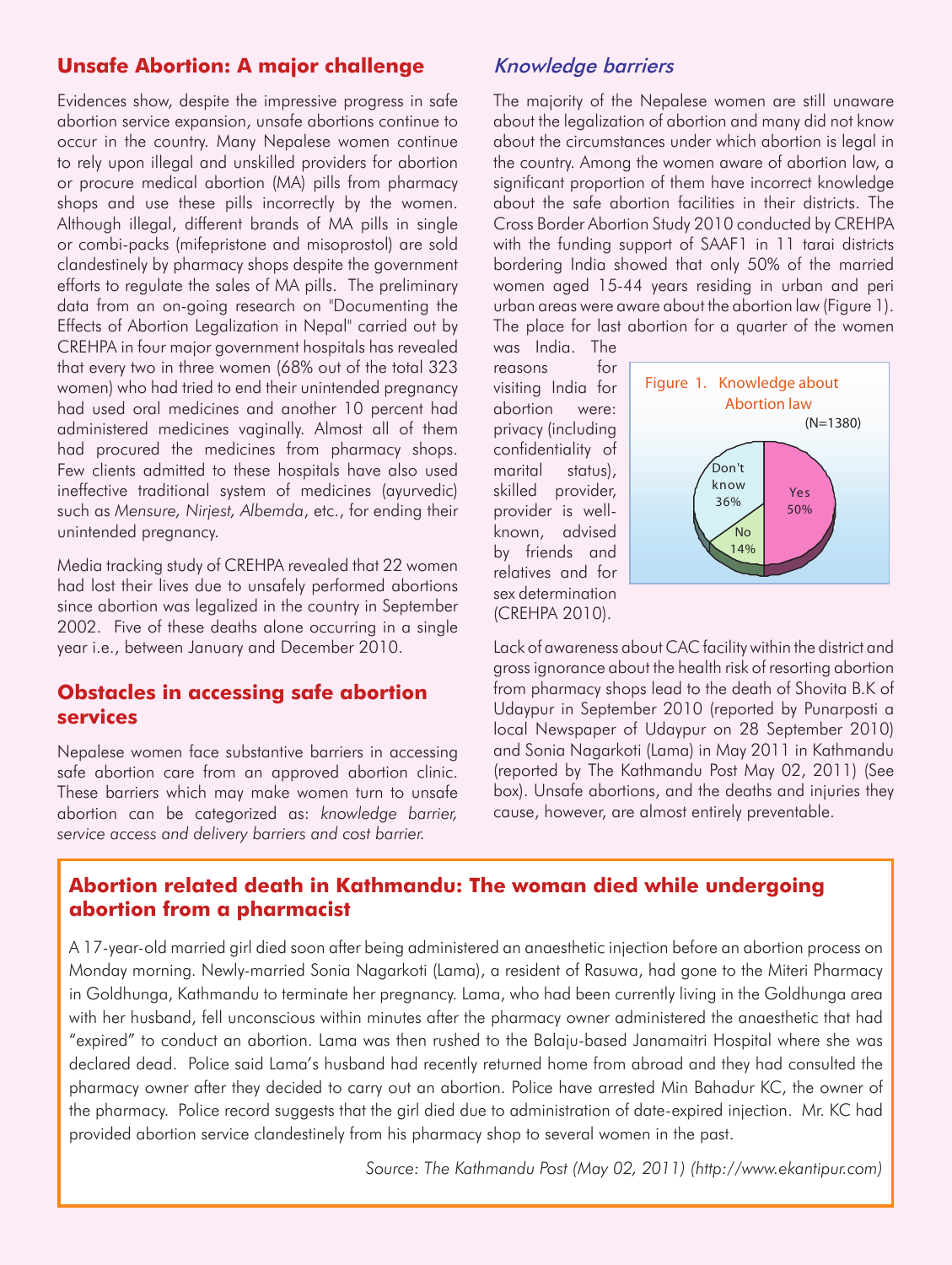### Service access and delivery barriers

Access to safe abortion services is a challenge for many women in Nepal facing an unwanted pregnancy. Of the total 403 health facilities (government, NGO and private health institutions) approved by the government for providing CAC service (as of March 2011), 276 CAC facilities (68%) are concentrated in urban towns and district headquarters. The remaining 127 CAC facilities (32%) are located in the rural areas of the country where over 80 percent of the country's population lives.

In order to expand safe abortion services in rural locations, the government has listed 41 health posts (government outreach health facility) for provision of MA service through auxiliary nurse midwives (ANMs) who are trained in skilled birth attendance. Nevertheless, as of government record, 14 remote districts (Bajang, Kalikot, Jajarkot, Doti, Dolpa, Darchula, Mugu, Humla, Salyan, Rukum, Manang, Khotang, Okhaldhunga and Bhojpur) have just one CAC facility to serve the entire district population and the retention of trained CAC providers in these districts remains a challenge for the government.

Despite the efforts made by the government (FHD/ MoHP), and SAAF project partners, CAC services at government hospitals in Kapilbastu (Prithivi Bir Hospital) and Dhanusha (Janakpur Zonal Hospital) had continued to remain non functional for a long period of time. Only lately the district hospital at Kapilbastu had decided to resume its CAC service.

Although MA was introduced by the government as a means of expanding safe abortion access through SBA trained nurses and ANMs from facilities where physicians are not available, physician attitudes to the independent provision of medical abortion by midlevel providers remain divided and pose an obstacle.

#### Cost barriers

Universal access to safe and affordable abortion services is fundamental rights for all Nepalese women guaranteed by the abortion law. Unfortunately, existing government policy of charging a high fee even at government CAC facilities for both surgical and medical abortion services has deprived many poor women from availing this right. Abortion fee at government CAC facilities ranges from Rs 800 to Rs. 1000 (US \$ 11 to \$14) and even higher at NGO managed facilities (ranges from Rs 1150 to Rs 1500) The case of Laxmi Dhikta who hails from an extremely poor household in rural western region of Nepal is a sad example of cost related barrier to accessing safe abortion care. As her husband was unable to deposit the abortion fee asked by the provider at the government hospital of Dadeldhura district, Laxmi was forced to continue with her unintended pregnancy and give birth to her sixth child. Supreme Court Order on Lakshmi Dhikta vs. Government of Nepal case which reaffirms universal access to safe abortion as fundamental rights of every Nepalese women (See Box).

# **Policy Implications and Recommendations**

Unsafe abortion is the third major cause of maternal death in Nepal. According to the World Health Organization, the Millennium Development Goal of reducing maternal mortality ratios (MDG5a) cannot be achieved without addressing the issue of unsafe abortion. Unless safe abortion services are made easy accessible through the expansion of provider base and service fees are affordable or offered free of costs, Nepalese women from poor families will continue to rely on unskilled providers within and across the border. Training non-

# **Supreme Court Case on Lakshmi Dhikta v. Government of Nepal**

On May 20, 2009, the Supreme Court ordered the Nepal government to enact a comprehensive abortion to guarantee that women have access to safe and affordable abortion services. The Court ruling was on the Lakshmi Dhikta v. Government of Nepal, filed as a public interest case in support of the Dhikta's case on February 22, 2007 by Center for Reproductive Rights, New York (Ms Melissa Upreti regional manager and legal adviser for Asia at the Center for Reproductive Rights as petitioner) along with the Center's Nepalese partners- Forum for Women, Law, and Development, the Women Victims Legal Aid Clinic at Kathmandu School of Law, the Forum for Protection of Public Interest (Pro-Public)--and individual attorneys. The court asked the government to set up a fund to cover the cost of abortion for poor and rural women; and invest enough resources to meet the demand for abortion services and to educate the public and health service providers of the existing abortion law. Dhikta, a mother of five children who comes from an extremely poor household in the rural western region of Nepal, could not afford to pay the fee charged for abortion at a public hospital. The doctors asked her for 1130 Nepalese rupees (approximately \$15) which she did not have. As a result, she was forced to carry the pregnancy to term and become a mother for the sixth time.

> Source: Upreti Melisa, Center for Reproductive Rights http//reproductive rights.org/en/press.room